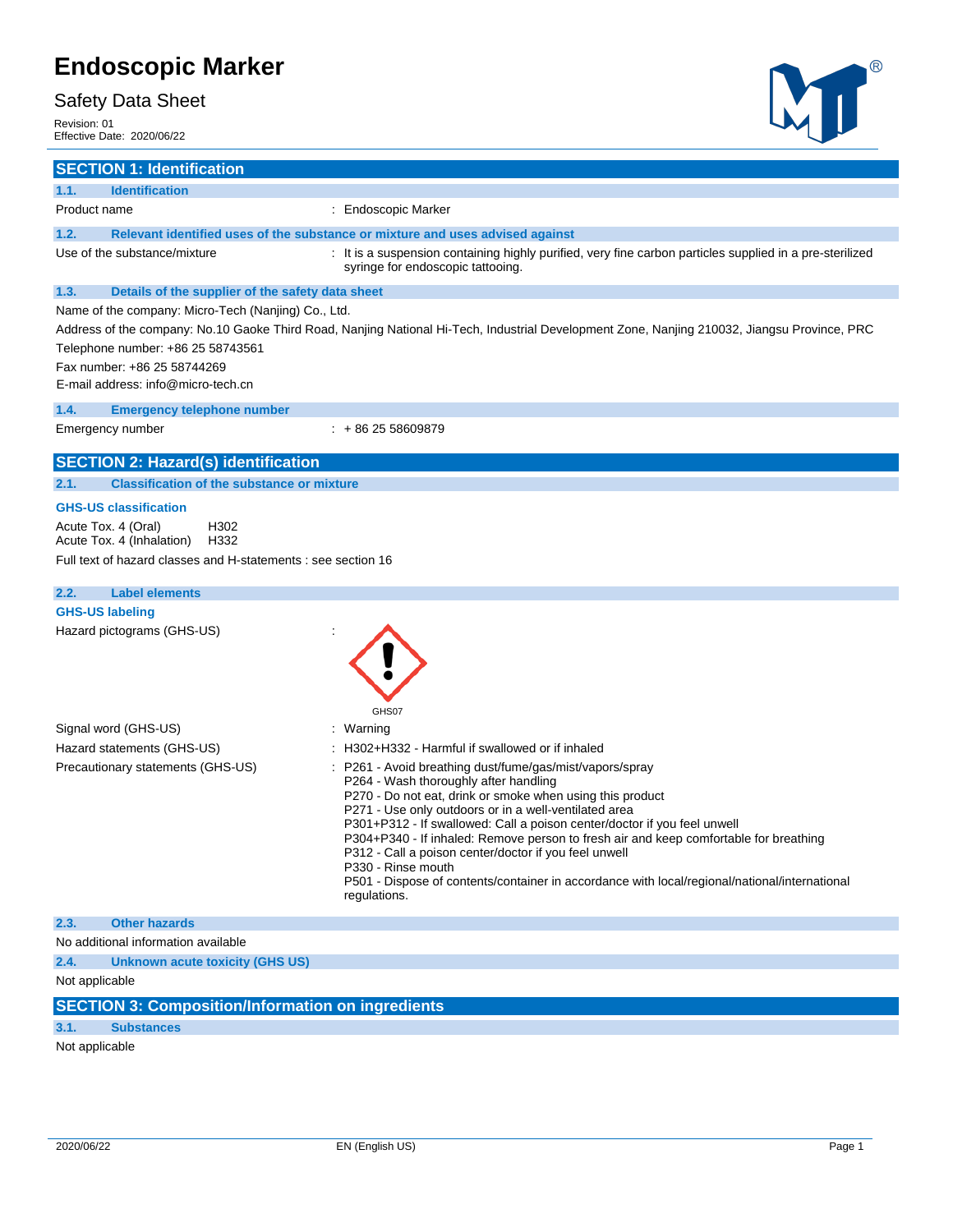Safety Data Sheet

| 3.2.<br><b>Mixtures</b> |                           |               |                                                                                |
|-------------------------|---------------------------|---------------|--------------------------------------------------------------------------------|
| <b>Name</b>             | <b>Product identifier</b> | $\frac{9}{6}$ | <b>GHS-US classification</b>                                                   |
| Water                   | (CAS No) 7732-18-5        | > 76          | Not classified                                                                 |
| Glycerin                | (CAS No) 56-81-5          | 15 - 20       | Not classified                                                                 |
| Tween 80                | (CAS No) 9005-65-6        | $0.5 - 1.2$   | Not classified                                                                 |
| Benzyl alcohol          | (CAS No) 100-51-6         | $0.5 - 1.2$   | Flam. Lig. 4, H227<br>Acute Tox. 4 (Oral), H302<br>Acute Tox. 4 (Dermal), H312 |
| Carbon black            | (CAS No) 1333-86-4        | $0.1 - 0.5$   | Not classified                                                                 |

Full text of hazard classes and H-statements : see section 16

| <b>SECTION 4: First aid measures</b>                                               |                                                                                                                                                                                        |
|------------------------------------------------------------------------------------|----------------------------------------------------------------------------------------------------------------------------------------------------------------------------------------|
| <b>Description of first aid measures</b><br>4.1.                                   |                                                                                                                                                                                        |
| First-aid measures after inhalation                                                | If breathed in, move person to fresh air. If not breathing, give artificial respiration. Consult a<br>physician.                                                                       |
| First-aid measures after skin contact                                              | : Wash off with soap and plenty of water. May stain skin or clothing. Protective clothing/gloves<br>are recommended during handling.                                                   |
| First-aid measures after eye contact                                               | Rinse thoroughly with plenty of water for at least 15 minutes and consult a physician.                                                                                                 |
| First-aid measures after ingestion                                                 | : Never give anything by mouth to an unconscious person. Rinse mouth with water. In case of<br>accidental ingestion, seek professional assistance or call local Poison Control Center. |
| 4.2.<br>Most important symptoms and effects, both acute and delayed                |                                                                                                                                                                                        |
| Symptoms/injuries after inhalation                                                 | : Harmful if inhaled. The following medical conditions may be aggravated by exposure to carbon<br>black: asthma, respiratory disease.                                                  |
| Symptoms/injuries after skin contact                                               | : None under normal product handling conditions.                                                                                                                                       |
| Symptoms/injuries after eye contact                                                | May cause eye irritation.                                                                                                                                                              |
| Symptoms/injuries after ingestion                                                  | : Harmful if swallowed.                                                                                                                                                                |
| 4.3.<br>Indication of any immediate medical attention and special treatment needed |                                                                                                                                                                                        |
| No additional information available                                                |                                                                                                                                                                                        |
| <b>SECTION 5: Firefighting measures</b>                                            |                                                                                                                                                                                        |
| 5.1.<br><b>Extinguishing media</b>                                                 |                                                                                                                                                                                        |
| Suitable extinguishing media                                                       | : Use suitable extinguishing media for surrounding fire.                                                                                                                               |
| Unsuitable extinguishing media                                                     | : None.                                                                                                                                                                                |
| Special hazards arising from the substance or mixture<br>5.2.                      |                                                                                                                                                                                        |
| Fire hazard                                                                        | : None known.                                                                                                                                                                          |
| Explosion hazard                                                                   | : None known.                                                                                                                                                                          |
| 5.3.<br><b>Advice for firefighters</b>                                             |                                                                                                                                                                                        |
| Protection during firefighting                                                     | : Firefighters should wear full protective gear.                                                                                                                                       |
|                                                                                    |                                                                                                                                                                                        |
| <b>SECTION 6: Accidental release measures</b>                                      |                                                                                                                                                                                        |
| Personal precautions, protective equipment and emergency procedures<br>6.1.        |                                                                                                                                                                                        |
| 6.1.1.<br>For non-emergency personnel                                              | Avoid breathing vapors, mist or gas. Ensure adequate ventilation. Wear protective clothing as per Section 8.                                                                           |
| 6.1.2.<br>For emergency responders<br>No additional information available          |                                                                                                                                                                                        |
| 6.2.<br><b>Environmental precautions</b>                                           |                                                                                                                                                                                        |
| Do not let product enter drains. Do not contaminate water sources or sewer.        |                                                                                                                                                                                        |
| Methods and material for containment and cleaning up<br>6.3.                       |                                                                                                                                                                                        |
| For containment                                                                    | : Stop the flow of material, if this is without risk.                                                                                                                                  |
| Methods for cleaning up                                                            | : Soak up with inert absorbent material. Place in an approved container and dispose in<br>accordance with local, state and federal regulations.                                        |
| 6.4.<br><b>Reference to other sections</b><br>No additional information available  |                                                                                                                                                                                        |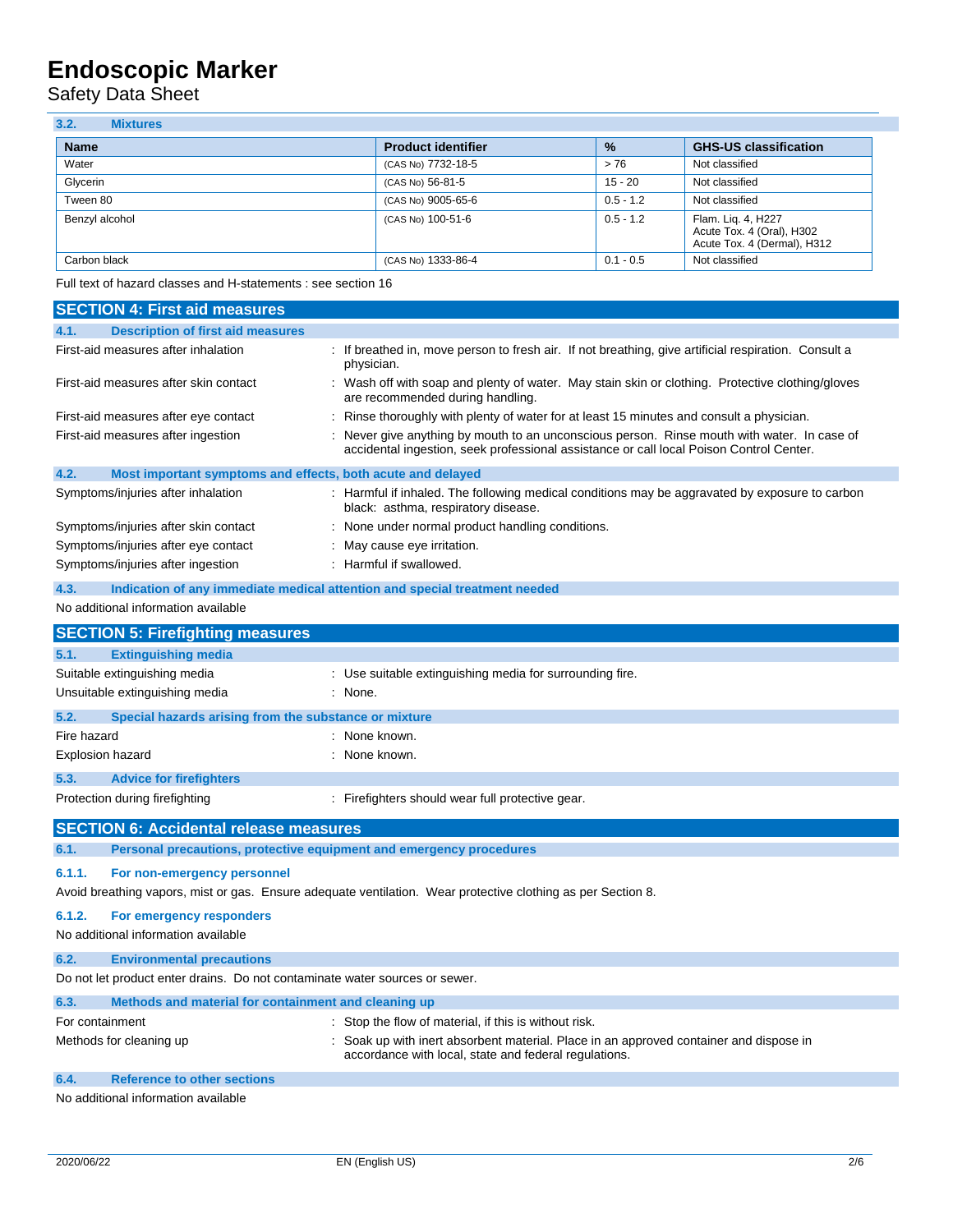Safety Data Sheet

| <b>SECTION 7: Handling and storage</b>                                                                                                                                              |                                                                                       |                                                                                                                                                                          |  |
|-------------------------------------------------------------------------------------------------------------------------------------------------------------------------------------|---------------------------------------------------------------------------------------|--------------------------------------------------------------------------------------------------------------------------------------------------------------------------|--|
| 7.1.                                                                                                                                                                                | <b>Precautions for safe handling</b>                                                  |                                                                                                                                                                          |  |
| Precautions for safe handling                                                                                                                                                       |                                                                                       | : Use only in well- ventilated areas. Utilize Good Laboratory Practices and safety guidelines for<br>handling chemicals. Wear appropriate personal protective equipment. |  |
| 7.2.                                                                                                                                                                                | Conditions for safe storage, including any incompatibilities                          |                                                                                                                                                                          |  |
| : Store according to product and label instructions. Recommend storage at room temperature in<br>Storage conditions<br>the packaging provided with the syringe tips pointed upward. |                                                                                       |                                                                                                                                                                          |  |
|                                                                                                                                                                                     | <b>SECTION 8: Exposure controls/personal protection</b>                               |                                                                                                                                                                          |  |
| 8.1.<br><b>Control parameters</b>                                                                                                                                                   |                                                                                       |                                                                                                                                                                          |  |
| Water (7732-18-5)                                                                                                                                                                   |                                                                                       |                                                                                                                                                                          |  |
| Not applicable                                                                                                                                                                      |                                                                                       |                                                                                                                                                                          |  |
| Benzyl alcohol (100-51-6)                                                                                                                                                           |                                                                                       |                                                                                                                                                                          |  |
| <b>AIHA</b>                                                                                                                                                                         | WEEL TWA (ppm)                                                                        | 10 ppm                                                                                                                                                                   |  |
|                                                                                                                                                                                     | Sorbitan, mono-(9Z)-9-octadecenoate, poly(oxy-1,2-ethanediyl) derivatives (9005-65-6) |                                                                                                                                                                          |  |
| Not applicable                                                                                                                                                                      |                                                                                       |                                                                                                                                                                          |  |
| <b>Glycerin (56-81-5)</b>                                                                                                                                                           |                                                                                       |                                                                                                                                                                          |  |
| <b>OSHA</b>                                                                                                                                                                         | OSHA PEL (TWA) (mg/m <sup>3</sup> )                                                   | 15 mg/m <sup>3</sup> (mist, total particulate)<br>5 mg/m <sup>3</sup> (mist, respirable fraction)                                                                        |  |
| Carbon black (1333-86-4)                                                                                                                                                            |                                                                                       |                                                                                                                                                                          |  |
| <b>ACGIH</b>                                                                                                                                                                        | ACGIH TWA (mg/m <sup>3</sup> )                                                        | 3 mg/m <sup>3</sup> (inhalable particulate matter)                                                                                                                       |  |
| <b>OSHA</b>                                                                                                                                                                         | OSHA PEL (TWA) (mg/m <sup>3</sup> )                                                   | $3.5 \text{ mg/m}^3$                                                                                                                                                     |  |
| <b>IDLH</b>                                                                                                                                                                         | $US$ IDLH (mg/m <sup>3</sup> )                                                        | $1750 \text{ mg/m}^3$                                                                                                                                                    |  |
| <b>NIOSH</b>                                                                                                                                                                        | NIOSH REL (TWA) (mg/m <sup>3</sup> )                                                  | $3.5 \text{ mg/m}^3$                                                                                                                                                     |  |

| 8.2.                             | <b>Exposure controls</b> |                                                                                                                                    |
|----------------------------------|--------------------------|------------------------------------------------------------------------------------------------------------------------------------|
| Appropriate engineering controls |                          | : Local exhaust and general ventilation must be adequate to meet exposure standards.                                               |
| Hand protection                  |                          | : None required under normal product handling conditions.                                                                          |
| Eye protection                   |                          | : Use equipment for eye protection tested and approved under appropriate government<br>standards such as NIOSH (US) or EN 166(EU). |
|                                  | Skin and body protection | : Wear appropriate body protection relative to the concentration and amount of dangerous<br>substances at the specific workplace.  |
|                                  | Respiratory protection   | : If airborne concentrations are above the applicable exposure limits, use NIOSH approved<br>respiratory protection.               |

0.1 mg/m<sup>3</sup> (Carbon black in presence of Polycyclic

aromatic hydrocarbons)

#### **SECTION 9: Physical and chemical properties**

| Information on basic physical and chemical properties<br>9.1. |                     |
|---------------------------------------------------------------|---------------------|
| Physical state                                                | : Liquid            |
| Color                                                         | $:$ Black           |
| Odor                                                          | : Mild              |
| Odor threshold                                                | : No data available |
| рH                                                            | $5 - 8$             |
| Melting point                                                 | : No data available |
| Freezing point                                                | : $0 °C$ (32 $°F$ ) |
| Boiling point                                                 | : No data available |
| Flash point                                                   | : No data available |
| Relative evaporation rate (butyl acetate=1)                   | : No data available |
| Flammability (solid, gas)                                     | : No data available |
| Vapor pressure                                                | : No data available |
| Relative vapor density at 20 °C                               | : No data available |
|                                                               |                     |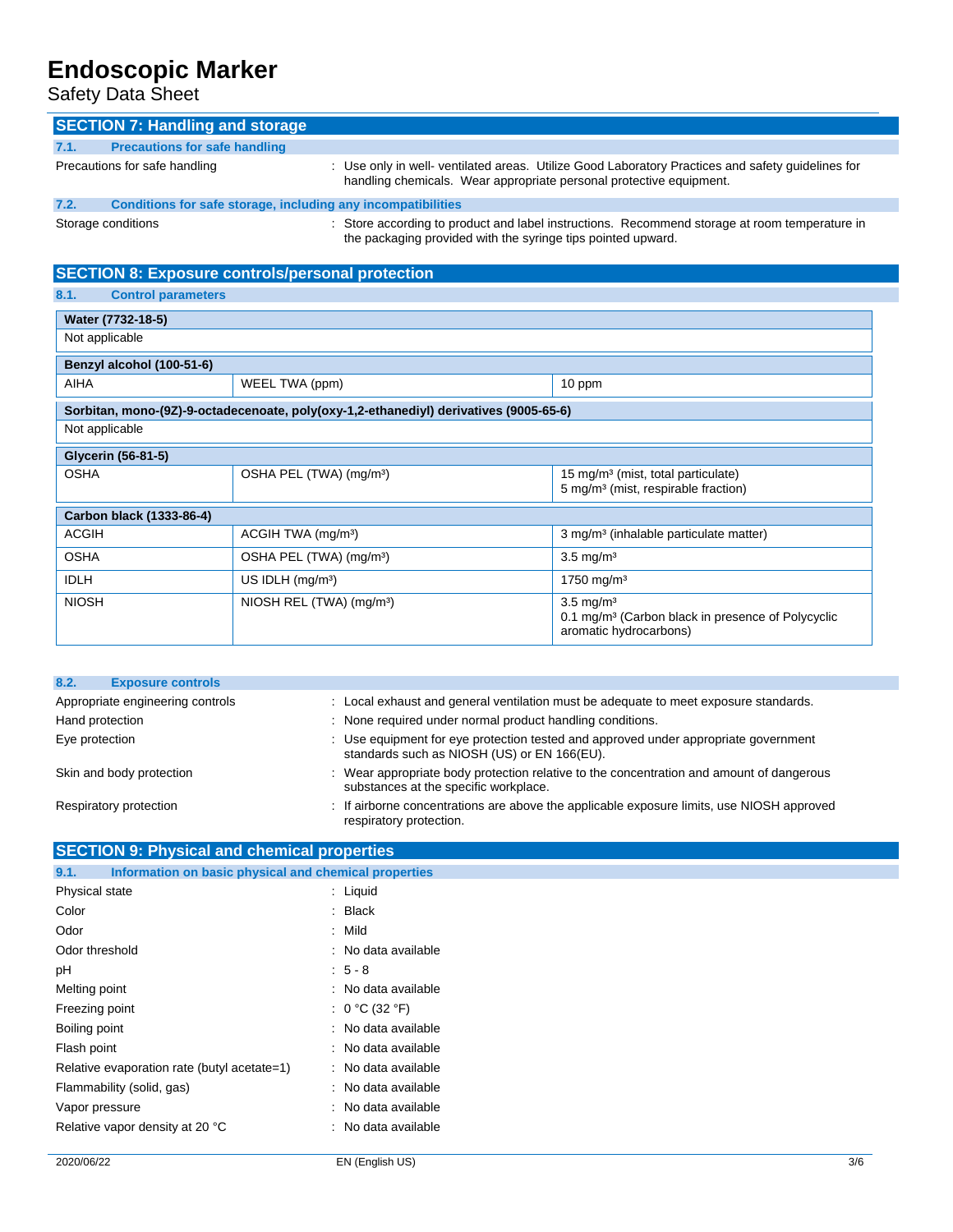#### Safety Data Sheet

| Relative density          | : No data available |
|---------------------------|---------------------|
| Solubility                | : No data available |
| Log Pow                   | : No data available |
| Auto-ignition temperature | : No data available |
| Decomposition temperature | : No data available |
| Viscosity, kinematic      | : No data available |
| Viscosity, dynamic        | : No data available |
| <b>Explosion limits</b>   | : No data available |
| Explosive properties      | : No data available |
| Oxidizing properties      | : No data available |

#### **9.2. Other information**

No additional information available

|       | <b>SECTION 10: Stability and reactivity</b>                                                  |
|-------|----------------------------------------------------------------------------------------------|
| 10.1. | <b>Reactivity</b>                                                                            |
|       | No additional information available                                                          |
| 10.2. | <b>Chemical stability</b>                                                                    |
|       | The product is stable at normal handling and storage conditions.                             |
| 10.3. | <b>Possibility of hazardous reactions</b>                                                    |
|       | No hazardous reactions known if used in accordance with the intended purpose of the product. |
| 10.4. | <b>Conditions to avoid</b>                                                                   |
|       | No information available.                                                                    |
| 10.5. | <b>Incompatible materials</b>                                                                |
|       | No information available.                                                                    |
| 10.6. | <b>Hazardous decomposition products</b>                                                      |

No information available.

| <b>SECTION 11: Toxicological information</b> |  |
|----------------------------------------------|--|
|                                              |  |

**11.1. Information on toxicological effects**

Acute toxicity **in the summand of the Caucal**: Oral: Harmful if swallowed. Inhalation: Harmful if inhaled.

| <b>Endoscopic Marker</b>                                                              |                                              |  |
|---------------------------------------------------------------------------------------|----------------------------------------------|--|
| ATE US (oral)                                                                         | 500 mg/kg body weight                        |  |
| ATE US (gases)                                                                        | 4500 ppmV/4h                                 |  |
| ATE US (vapors)                                                                       | 11 mg/l/4h                                   |  |
| ATE US (dust, mist)                                                                   | 1.5 mg/l/4h                                  |  |
| Water (7732-18-5)                                                                     |                                              |  |
| LD50 oral rat                                                                         | > 90 ml/kg                                   |  |
| Benzyl alcohol (100-51-6)                                                             |                                              |  |
| LD50 oral rat                                                                         | 1230 mg/kg                                   |  |
| LD50 dermal rabbit                                                                    | $2$ g/kg                                     |  |
| LC50 inhalation rat (mg/l)                                                            | 8.8 mg/l/4h                                  |  |
| ATE US (oral)                                                                         | 1230 mg/kg                                   |  |
| ATE US (dermal)                                                                       | 2000 mg/kg                                   |  |
| Sorbitan, mono-(9Z)-9-octadecenoate, poly(oxy-1,2-ethanediyl) derivatives (9005-65-6) |                                              |  |
| LD50 oral rat                                                                         | 34500 µl/kg                                  |  |
| <b>Glycerin (56-81-5)</b>                                                             |                                              |  |
| LD50 oral rat                                                                         | 12600 mg/kg                                  |  |
| LD50 dermal rabbit                                                                    | $> 10$ g/kg                                  |  |
| LC50 inhalation rat (mg/l)                                                            | > 570 mg/m <sup>3</sup> (Exposure time: 1 h) |  |
| ATE US (oral)                                                                         | 12600 mg/kg                                  |  |
| Carbon black (1333-86-4)                                                              |                                              |  |
| LD50 oral rat                                                                         | > 15400 mg/kg                                |  |
| 2020/06/22                                                                            | 4/6<br>EN (English US)                       |  |
|                                                                                       |                                              |  |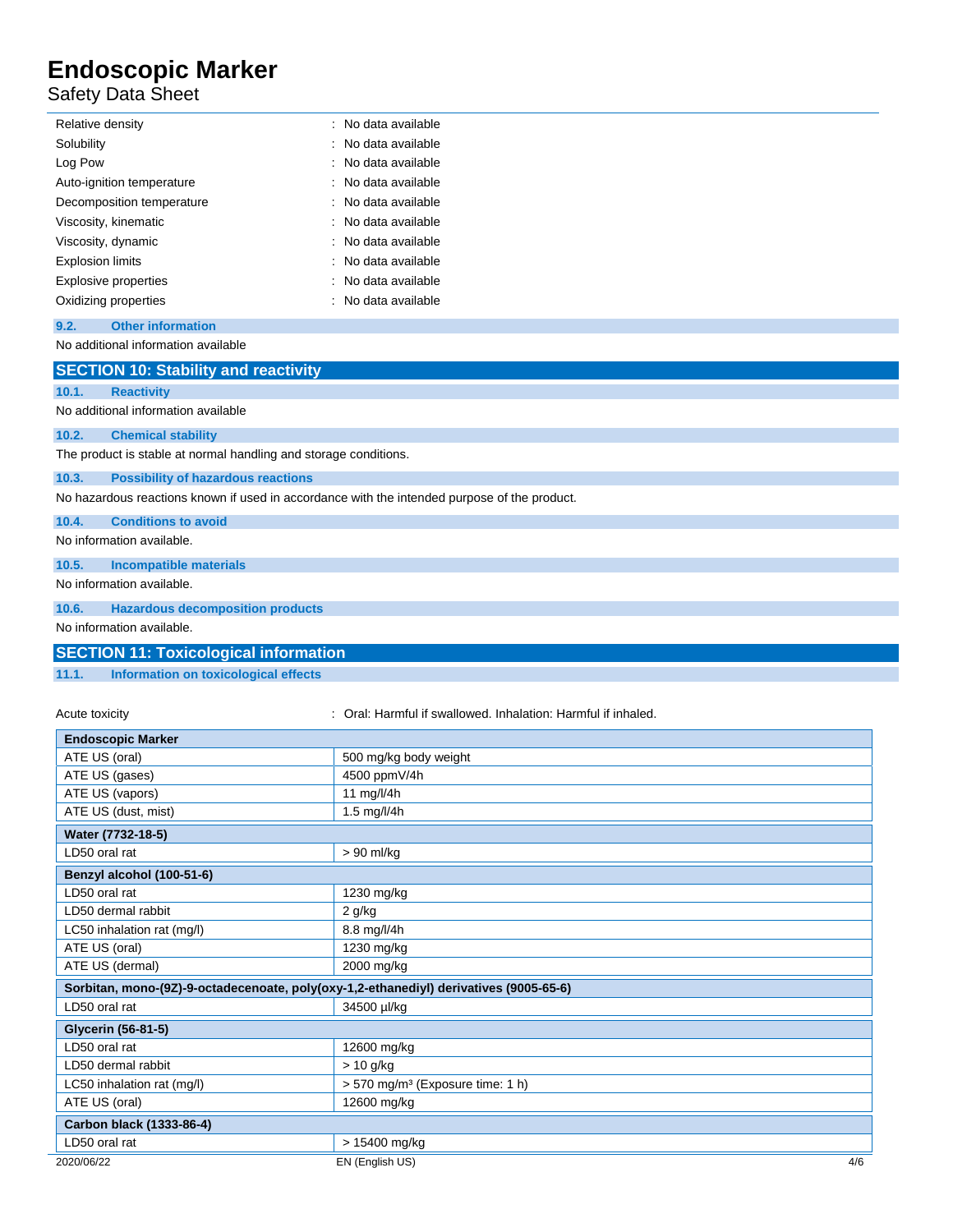#### Safety Data Sheet

| Skin corrosion/irritation         | : Not classified |
|-----------------------------------|------------------|
| Serious eye damage/irritation     | : Not classified |
| Respiratory or skin sensitization | : Not classified |
| Germ cell mutagenicity            | : Not classified |
| Carcinogenicity                   | : Not classified |

| Carbon black (1333-86-4)                              |                                      |  |  |
|-------------------------------------------------------|--------------------------------------|--|--|
| IARC group                                            | 2B - Possibly carcinogenic to humans |  |  |
| In OSHA Hazard Communication Carcinogen<br>list       | Yes                                  |  |  |
| Reproductive toxicity                                 | : Not classified                     |  |  |
| Specific target organ toxicity - single exposure      | : Not classified                     |  |  |
| Specific target organ toxicity – repeated<br>exposure | : Not classified                     |  |  |
| Aspiration hazard                                     | : Not classified                     |  |  |

# **SECTION 12: Ecological information**

| ×<br>12. |  | <b>OXICITV</b> |  |  |
|----------|--|----------------|--|--|
|          |  |                |  |  |

| Benzyl alcohol (100-51-6) |                                                                            |
|---------------------------|----------------------------------------------------------------------------|
| LC50 fish 1               | 460 mg/l (Exposure time: 96 h - Species: Pimephales promelas [static])     |
| EC50 Daphnia 1            | 23 mg/l (Exposure time: 48 h - Species: water flea)                        |
| LC50 fish 2               | 10 mg/l (Exposure time: 96 h - Species: Lepomis macrochirus [static])      |
| Glycerin (56-81-5)        |                                                                            |
| LC50 fish 1               | 51 - 57 ml/l (Exposure time: 96 h - Species: Oncorhynchus mykiss [static]) |
|                           |                                                                            |

#### **12.2. Persistence and degradability**

No additional information available

#### **12.3. Bioaccumulative potential**

| Benzyl alcohol (100-51-6) |                      |  |
|---------------------------|----------------------|--|
| Log Pow                   | 1.1                  |  |
| Glycerin (56-81-5)        |                      |  |
| BCF fish 1                | (no bioaccumulation) |  |
| Log Pow                   | $-1.76$              |  |
|                           |                      |  |

#### **12.4. Mobility in soil**

No additional information available

#### **12.5. Other adverse effects**

No additional information available

|       | <b>SECTION 13: Disposal considerations</b> |  |                                                                                                        |  |  |
|-------|--------------------------------------------|--|--------------------------------------------------------------------------------------------------------|--|--|
| 13.1. | <b>Waste treatment methods</b>             |  |                                                                                                        |  |  |
|       | Product/Packaging disposal recommendations |  | Dispose of contents/container in accordance with local/regional/national/international<br>regulations. |  |  |
|       | <b>SECTION 14: Transport information</b>   |  |                                                                                                        |  |  |
|       | <b>Denartment of Transportation (DOT)</b>  |  |                                                                                                        |  |  |

**Department of Transportation (DOT)** In accordance with DOT Not regulated